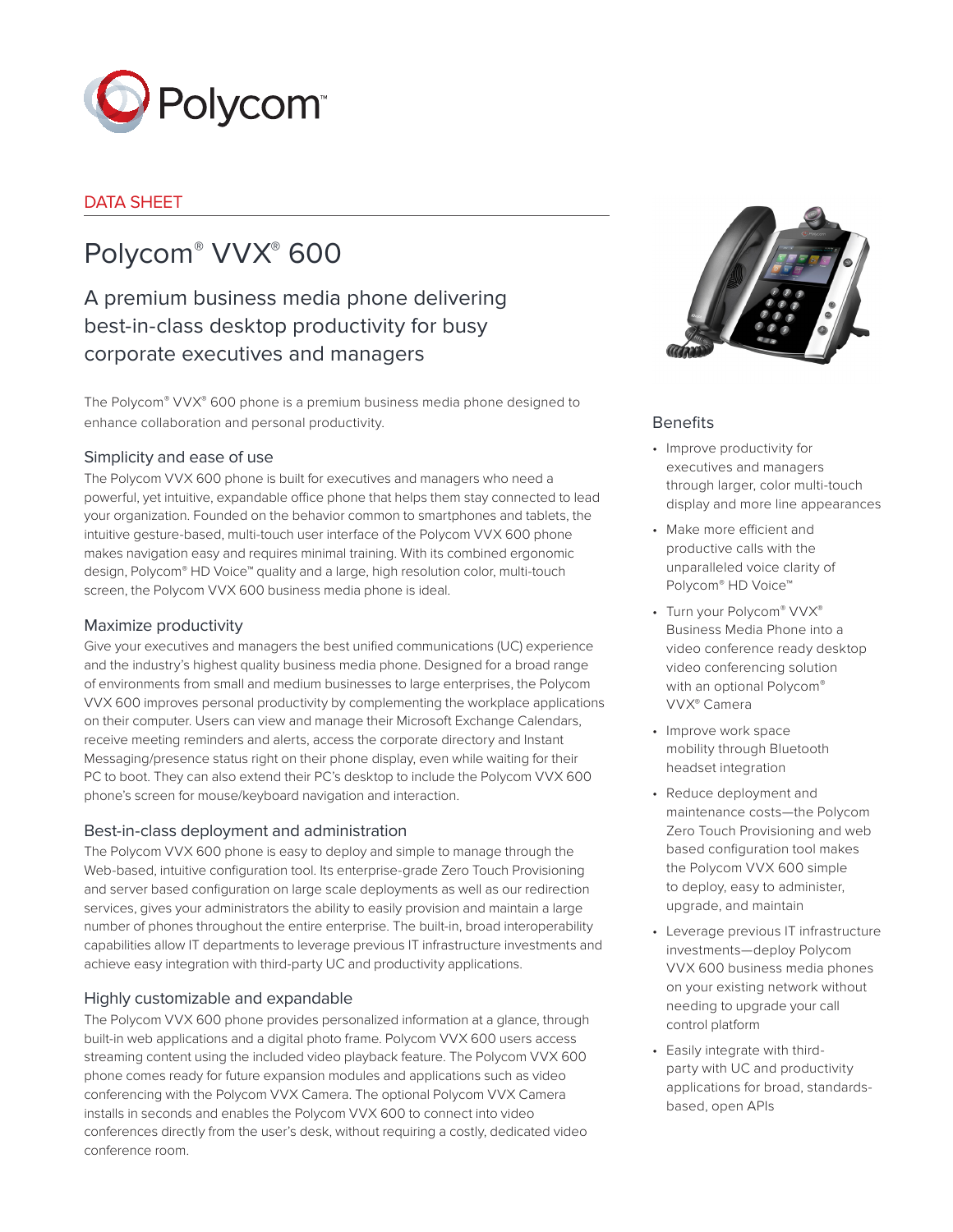# Product specifications

#### User interface features

- Gesture based, multi-touch capable capacitive touchscreen
- 4.3in LCD (480x272 pixel) resolution
- 16:9 aspect ratio
- Screen saver and digital picture frame mode
- On-screen virtual keyboard
- Voicemail and videomail support<sup>2</sup>
- Dual USB ports (2.0 compliant) for media and storage applications
- Integrated Bluetooth 2.1 EDR
- Adjustable base height
- Unicode UTF-8 character support. Multilingual user interface including Chinese, Danish, Dutch, English (Canada/ US/UK), French, German, Italian, Japanese, Korean, Norwegian, Polish, Portuguese, Russian, Slovenian, Spanish, and Swedish

### Audio features

- Polycom® HD Voice™ 1
- Polycom® Acoustic Clarity™ technology providing full-duplex conversations, acoustic echo cancellation and background noise suppression—Type 1 compliant (IEEE 1329 full duplex)
- Codecs: G.711 (A-law and μ-law), G.729AB, G.722, G.722.1, G.722.1C, iLBC
- Individual volume settings with visual feedback for each audio path
- Voice activity detection
- Comfort noise generation
- DTMF tone generation (RFC 2833 and in-band)
- Low-delay audio packet transmission
- Adaptive jitter buffers
- Packet loss concealment

# Headset and handset compatibility

# • Bluetooth headset pairing (HFP/HSP)

- Dedicated RJ-9 headset port
- Hearing aid compatibility to ITU-T P.370 and TIA 504A standards
- Compliant with ADA Section 508 Subpart B
- 1194.23 (all)
- Hearing aid compatible (HAC) handset for magnetic coupling to hearing aids
- Compatible with commercially-available TTY adapter equipment

USB headsets are supported. (See Support site for list of compatible headsets.)

#### Call Handling Features<sup>2</sup>

- 16 lines (registrations)
- Shared call/bridged line appearance
- Busy Lamp Field (BLF)
- Flexible line appearance (one or more line keys can be assigned for each line extension)
- Distinctive incoming call treatment/ call waiting
- Call timer and call waiting
- Call transfer, hold, divert (forward), pickup
- Called, calling, connected party information
- Local three-way audio conferencing
- One-touch speed dial, redial
- Remote missed call notification
- Do not disturb function
- Electronic hook switch capable
- Local configurable digit map/dial plan

### Open application platform

- WebKit enabled full browser that supports HTML5, CSS, SSL security, and JavaScript
- Supports Polycom Apps SDK and API for third-party business and personal applications
- Bundled with Polycom UC Software:
	- Corporate Directory Access using LDAP
	- Local Voice Call Recording on USB flash drive
	- Visual Conference Management

# Network and provisioning

- SIP Protocol Support
- SDP
- IETF SIP (RFC 3261 and companion RFCs)
- Two-port Gigabit Ethernet switch
	- 10/100/1000Base-TX across LAN and PC ports
- Conforms to IEEE802.3-2005 (Clause 40) for physical media attachment
- Conforms to IEEE802.3-2002 (Clause 28) for link Partner auto-negotiation
- Manual or dynamic host configuration protocol (DHCP) network setup
- Time and date synchronization using SNTP
- FTP/TFTP/HTTP/HTTPS server-based central provisioning for mass deployments
- Support for Polycom Zero Touch Provisioning (ZTP)
- Provisioning and call server redundancy supported<sup>2</sup>
- QoS Support—IEEE 802.1p/Q tagging (VLAN), Layer 3 TOS, and DSCP
- VLAN CDP, DHCP VLAN discovery, LLDP-MED for VLAN discovery
- Network Address Translation (NAT) support for static configuration and "Keep-Alive" SIP signaling
- RTCP and RTP support
- Event logging
- Syslog
- Hardware diagnostics
- Status and statistics reporting
- $\cdot$  IPv4
- TCP
- UDP
- DNS-SRV

# Security

- 802.1X Authentication and EAPOL
- Media encryption via SRTP
- Transport Layer Security (TLS)
- Encrypted configuration files
- Digest authentication
- Password login
- Support for URL syntax with password for boot server address
- HTTPS secure provisioning
- Support for signed software executables

### Power

- Built-in auto sensing IEEE 802.3at Power over
- Ethernet (Class 4). Backwards compatibility with IEEE 802.3af

# Approvals

- Argentina CNC
- South Africa ICASA
- Saudi Arabia CITC
- India TEC
- Japan MIC/VCCI Class B

• FCC Part 15 (CFR 47) Class B

• EN61000-3-2; EN61000-3-3

• Malaysia SIRIM • Israel MOC

• Singapore IDA • Taiwan NCC<sup>3</sup> • Mexico NOM-121

• ICES-003 Class B • EN55022 Class B • CISPR22 Class B • VCCI Class B • EN55024

• NZ Telepermit • Korea KC • UAE TRA